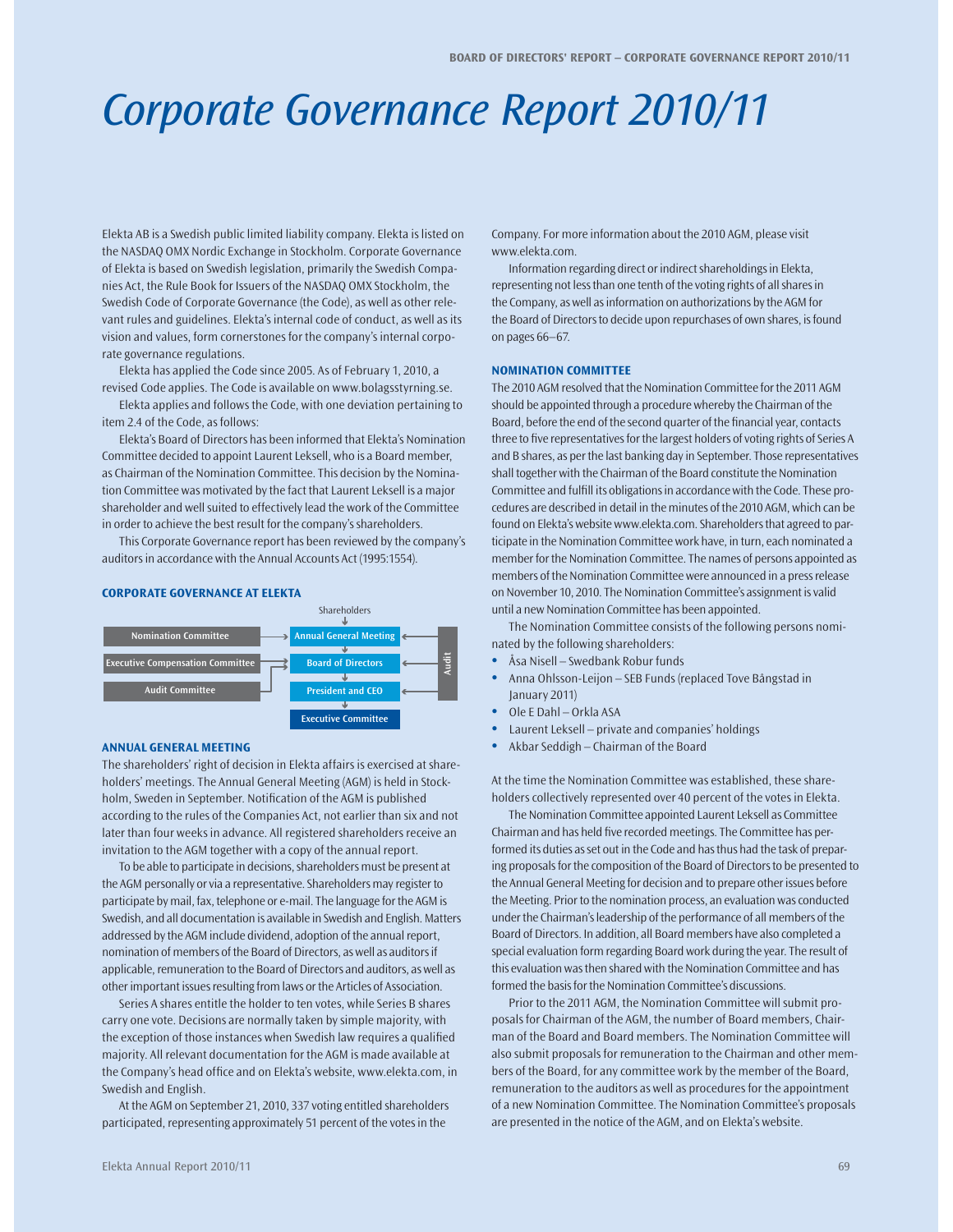# Board of Directors



#### **AKBAR SEDDIGH**

Born: 1943 Chairman

Member of the Board since 1998

Holdings: 3,300 B-shares Graduate Chemist, Marketing Specialist

Other board memberships: Chairman of the Board: A+ Science Holding AB, Blekinge Tekniska Högskola and Innovationsbron AB. Member of the Board: LSO (USA)



## **VERA KALLMEYER**

Born: 1959

Member of the Board since 2008 Holdings: –

Managing Partner Equity4Health LLC and Consulting Professor Stanford Medical School

MD, PhD and MBA

Other board memberships: Member of the Board: Helga-und-Hans Dittner Stiftung and UC Davis Medical School Board of Visitors and Scientific Advisory Board



**HANS BARELLA**

Born: 1943 Member of the Board since 2003 Holdings: –

Former President and CEO of Philips Medical Systems MSc

Other board memberships: Chairman of the Board: Sapiens GmbH and SuperSonic Imagine SA. Member of the Board: Senator Group Consultancy and Investment BV



#### **TOMMY H KARLSSON**

#### Born: 1946

Member of the Board since 2001 Holdings: 1,650 B-shares

International Management Consultant

MSc and BA

Other board memberships: Chairman of the Board: Amtico International Inc, Dunlop Aircraft Tyres Ltd, James Dewhurst Ltd, and Office team Group Ltd. Member of the Board: Aldata



**LUCIANO CATTANI**

## Born: 1945 Member of the Board since 2008

Holdings: –

Senior Advisor on Global Health Care to Private Equity Funds

Former Group President International and Former Executive Vice President International Public Affairs, Stryker Corporation

## MBA

Other board memberships: Member of the Board: Egea-Carpi (non-executive)



## **LAURENT LEKSELL**

#### Born: 1952

Member of the Board since 1972 Holdings: 3,562,500 A-shares, 2,462,564 B-shares (incl via companies) and 47,981 employee options

Former President and CEO of Elekta AB, 1972–2005 and Executive Director since 2005 MBA, PhD Economics

Other board memberships: Chairman of the Board: Stockholm City Mission and Sweden-China Trade Council. Member of the Board: International Chamber of Commerce (ICC) and Royal University College of Fine Arts



### **BIRGITTA STYMNE GÖRANSSON**

## Born: 1957 Member of the Board since 2005 Holdings: 900 B-shares President and CEO Memira Holding AB

MSc and MBA

Other board memberships: Chairman of the Board: Fryshuset Foundation. Member of the Board: Arcus AS, Rhenman & Partners AB, Stockholm Chamber of Commerce and Wavin NV



#### **JAN SECHER**

Born: 1957 Member of the Board since 2010 Holdings: – CEO Ferrostaal AG MSc

Other board memberships: Chairman of the Board: Peak Management AG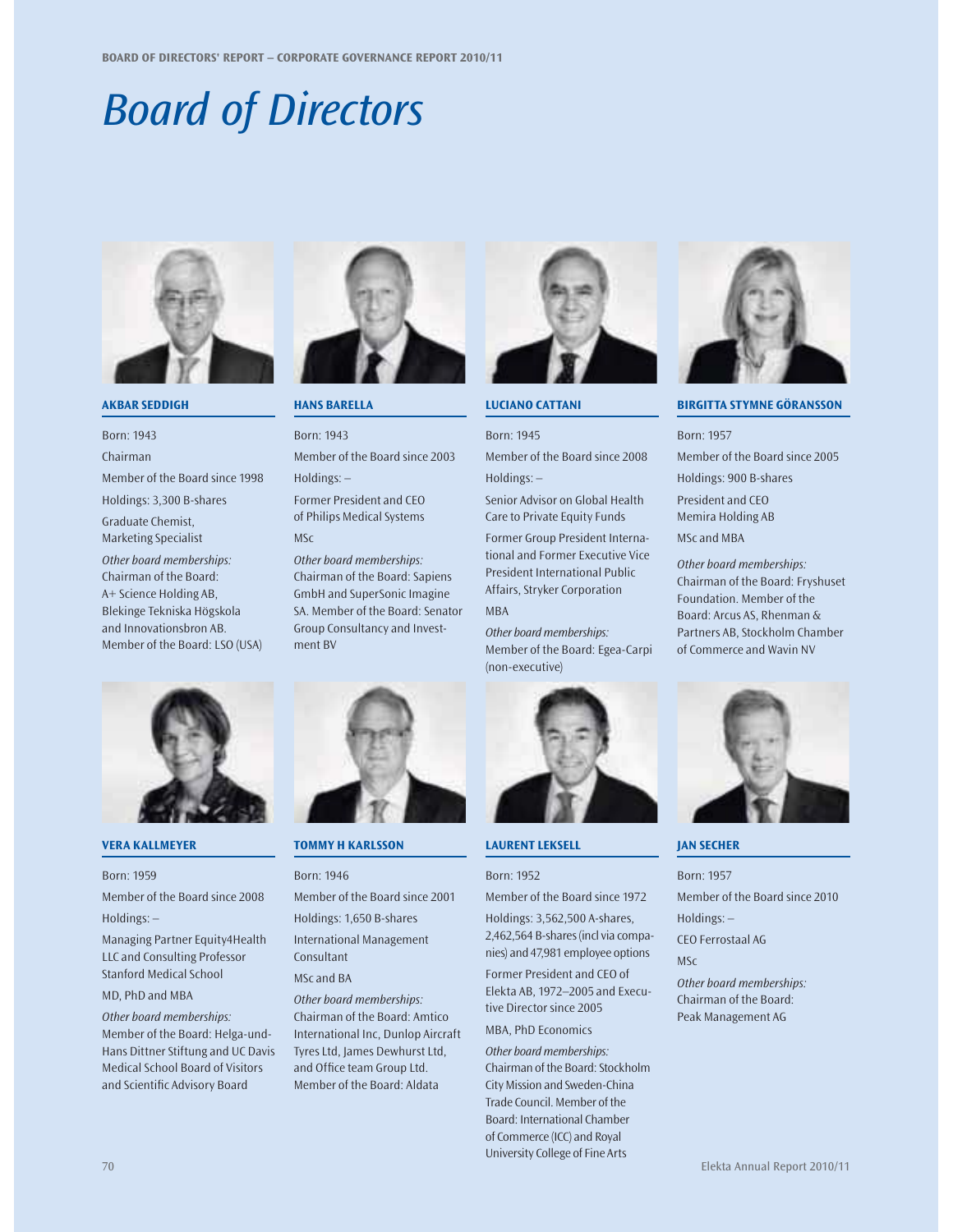When the notice of the AGM is published, the Nomination Committee also publishes a motivated statement regarding its proposed Board on Elekta's website www.elekta.com.

No remuneration was paid by Elekta to the members of the Nomination Committee.

#### **ELEKTA'S BOARD OF DIRECTORS**

Elekta's Board of Directors and Chairman of the Board are elected by the Annual General Meeting. The Board of Directors establishes Elekta's strategy and goals, evaluates the business continuously, and controls the Company's development and financial position. During the 2010/11 fiscal year, the Board of Directors consisted of eight members, who are presented on page 70. Seven of the eight Board members are independent of the company and its management and of major shareholders in the

company according to the applicable rules in the Rule Book for Issuers of NASDAQ OMX Stockholm, until the 2011 AGM, see table. Information on the rules of the Articles of Association pertaining to the appointment and dismissal of Board members, as well as the Articles of Association's rules on amendment of the Articles of Association are found on page 66.

During the 2010/11 fiscal year the Board held ten recorded meetings. As part of its work, the Board regularly visits Elekta's larger units around the world. During the year, the Board traveled to Toronto, Canada for a scientific meeting, where the Board met with external experts and advisors. Other meetings were held at the main office in Stockholm, all with Elekta's General Counsel acting as secretary.

During the year, representatives from executive management and other managerial representatives have regularly participated in Board meetings to report on issues relating to their respective areas.

#### **MEETING ATTENDANCE AND FEES FOR THE BOARD OF DIRECTORS 2010/11, SEK '000**

| <b>Name</b>               | Independent <sup>1)</sup> | Regular<br><b>Remuneration</b> | <b>Remuneration</b><br><b>Compensation Committee</b> | <b>Remuneration Audit</b><br><b>Committee</b> | <b>Attendance</b> |
|---------------------------|---------------------------|--------------------------------|------------------------------------------------------|-----------------------------------------------|-------------------|
|                           |                           |                                |                                                      |                                               |                   |
| <b>Chairman:</b>          |                           |                                |                                                      |                                               |                   |
| Akbar Seddigh             | yes                       | 625                            | 70                                                   |                                               | 10/10             |
| <b>Members:</b>           |                           |                                |                                                      |                                               |                   |
| Hans Barella              | <b>ves</b>                | 310                            |                                                      | 120                                           | 10/10             |
| Luciano Cattani           | yes                       | 310                            | 35                                                   |                                               | 10/10             |
| Birgitta Stymne Göransson | yes                       | 310                            |                                                      | 60                                            | 10/10             |
| Vera Kallmeyer            | yes                       | 310                            |                                                      | 60                                            | 8/10              |
| Tommy H Karlsson          | yes                       | 310                            |                                                      | 60                                            | 10/10             |
| Laurent Leksell           | no                        | 2)                             |                                                      |                                               | 9/10              |
| Jan Secher                | yes                       | 310                            |                                                      |                                               | 5/5               |
| <b>Total</b>              |                           | 2,485                          | 105                                                  | 300                                           |                   |

1) Independent in relation to the Company and management as well as to major shareholders. 2) No remuneration is paid to members of the Board who are employed by the Company.

#### **WORKING PROCEDURES FOR THE BOARD**

Within the Board of Directors, there is no special distribution of responsibility among Board members apart from the tasks the Board has delegated to the Remuneration Committee and Audit Committee. In addition to the responsibilities assigned by the Swedish Companies Act, Elekta's Articles of Association and the Code, the work of the Board of Directors is regulated by its working procedures, which, for example, stipulate that the Board shall:

- **•** Hold at least seven ordinary meetings
- **•** Establish finance and currency policies
- **t** Approve budgets and similar long-term plans including investment budgets
- **t** Consider matters regarding investments and similar measures in amounts over SEK 5 M, if such matters are beyond the scope of approved investment budgets
- **t** Decide on acquisitions of real property, shares or the acquisition of operations in another company
- **t** Decide on the establishment and capitalization of subsidiaries
- **•** Establish the terms of employment for the CEO
- **•** Approve the annual accounts and interim reports

At the ordinary Board meetings, the following items should also be addressed:

- **t** Report on the Group's operations including financial management
- **•** Report on extraordinary measures or events
- **t** Development of major ongoing projects and planned business events
- **•** Report on existing or potential legal disputes

#### **SIGNIFICANT DECISIONS DURING THE YEAR**

In addition to decisions on plans and strategies, as well as the continuous follow-up of business operations and approval of interim and yearend reports during the 2010/11 fiscal year, the Board of Directors decided on matters including:

- **t** Long-term financing and financial policy
- **Succession planning**
- **t** Acquisition of Resonant Medical Inc.
- **t** Buy-back of shares
- **t** Financing through a US Private Placement
- **t** Major investments in R&D, product development programs and future development research projects

Remuneration to the Board of Directors is determined by the AGM and is paid to those Board members who are not company employees. Elekta has implemented no share, or share-based incentive program for Board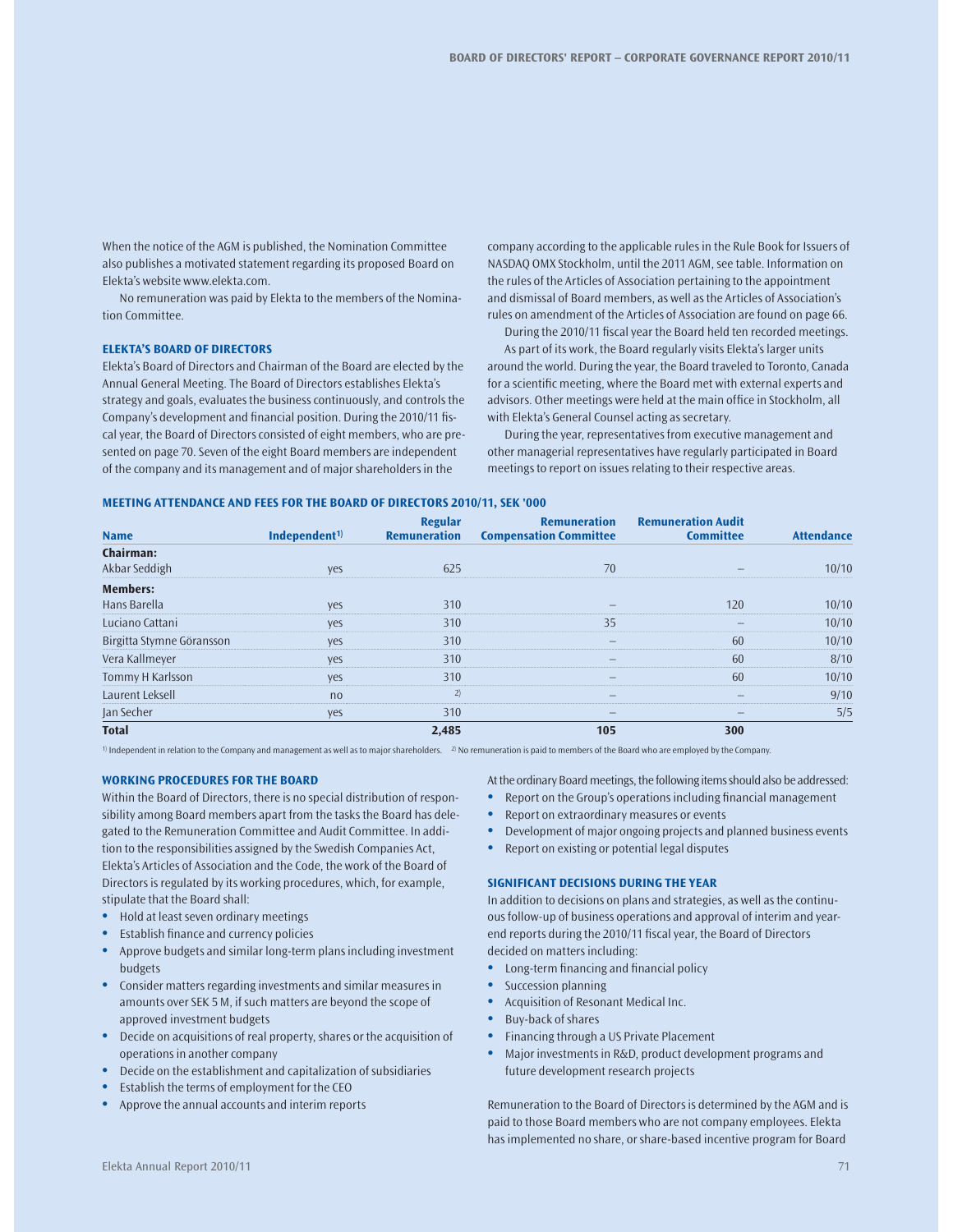members who are not employed by the company. Remuneration to the respective members is detailed in a table on page 71.

#### **EXECUTIVE COMPENSATION COMMITTEE**

Elekta's Executive Compensation Committee (ECC) is appointed by Elekta's Board of Directors. The purpose of the Committee is to provide clarity in the decision process for issues related to compensation of executive staff and other compensation systems throughout Elekta. The objective of the Committee is to achieve maximum shareholder and customer value through ensuring fairness and equality of the structure, scope and level of executive compensation in Elekta, while maintaining market competitiveness.

During the year, the ECC consisted of the Chairman of the Board, Akbar Seddigh, who was also Chairman of the ECC and Board member Luciano Cattani. President and CEO Tomas Puusepp is present at the committee meetings and Group VP Human Resources serves as secretary.

The ECC provides the Board with recommendations regarding principles for formulating the Group's compensation system to senior executives. The recommendations cover the variable salary component, distribution between fixed and variable remuneration, as well as the level of salary increases for top management. The ECC also proposes criteria for assessing performance of senior executives, which are discussed and decided by the Board. The entire Board decides on remuneration to the President.

During the 2010/11 fiscal year, ECC held four recorded meetings. Attendance at committee meetings was 100 percent. Key issues addressed by the ECC during the fiscal year included:

- **t** Annual salary review process for the President and Executive Committee
- **t** Market-based salary comparisons for the President and Executive Committee
- **t** Monitoring compliance of guidelines for remuneration to senior executives
- **t** Proposal for a revised working procedure for the ECC
- **•** A review of the structure and guidelines for the company's shortterm incentive program
- **•** Evaluation of the company's existing long-term incentive program
- **•** Proposal for a revision of the long-term incentive program

Information on Elekta's policies for compensation to senior executives, as well as outstanding share and share-based incentive programs are available on pages 67–68 and in Note 5.

#### **AUDIT COMMITTEE**

The Audit Committee works in accordance with guidelines and instructions adopted by the Board for the Audit Committee. The Audit Committee is responsible for ensuring that the entire Board of Directors is kept regularly informed of the work of the Audit Committee and, where necessary, shall submit matters to the Board for decision. The main duties of the Audit Committee are to support the Board of Directors in the work of overseeing the quality of the financial reporting, risk management, auditor review and ensuring that established financial policies are applied in a correct manner. The Audit Committee regularly meets Elekta's auditors, evaluates the audit work and approves as to which additional services Elekta may procure from external auditors.

The Audit Committee's members were Hans Barella, (Chairman), Birgitta Stymne Göransson, Tommy H Karlsson and Vera Kallmeyer.

During the 2010/11 fiscal year, the Audit Committee held four recorded meetings.

Important matters dealt with by the Audit Committee during the year included:

- **•** Risk Management and prioritization of resources to ensure proper risk management
- **•** Evaluation of the need for an internal audit function
- **t** Evaluation of reporting from external auditors
- **t** Analysis of the balance sheet and income statement, monitoring and follow-up of numerical values
- **•** Review of principles for revenue recognition
- **t** Review and evaluation of the auditor's impartiality and independence
- **t** Establishment of the internal control processes

#### **AUDITORS**

The Annual General Meeting on September 18, 2008 elected Deloitte AB as statutory auditor, with Jan Berntsson as Auditor in Charge, ending with the 2012 AGM. Deloitte AB has been the auditor of Elekta since the 2002 AGM.

Jan Berntsson, born 1964 and an authorized public accountant, has been the auditor in charge in Elekta since 2008.

In addition to Elekta, Jan Berntsson's auditing assignments include Atlas Copco, Tele2 and ICA. He has no auditing assignments in companies related to Elekta's major shareholders or its President and CEO. The auditors' fees during the fiscal year are reported in Note 8.

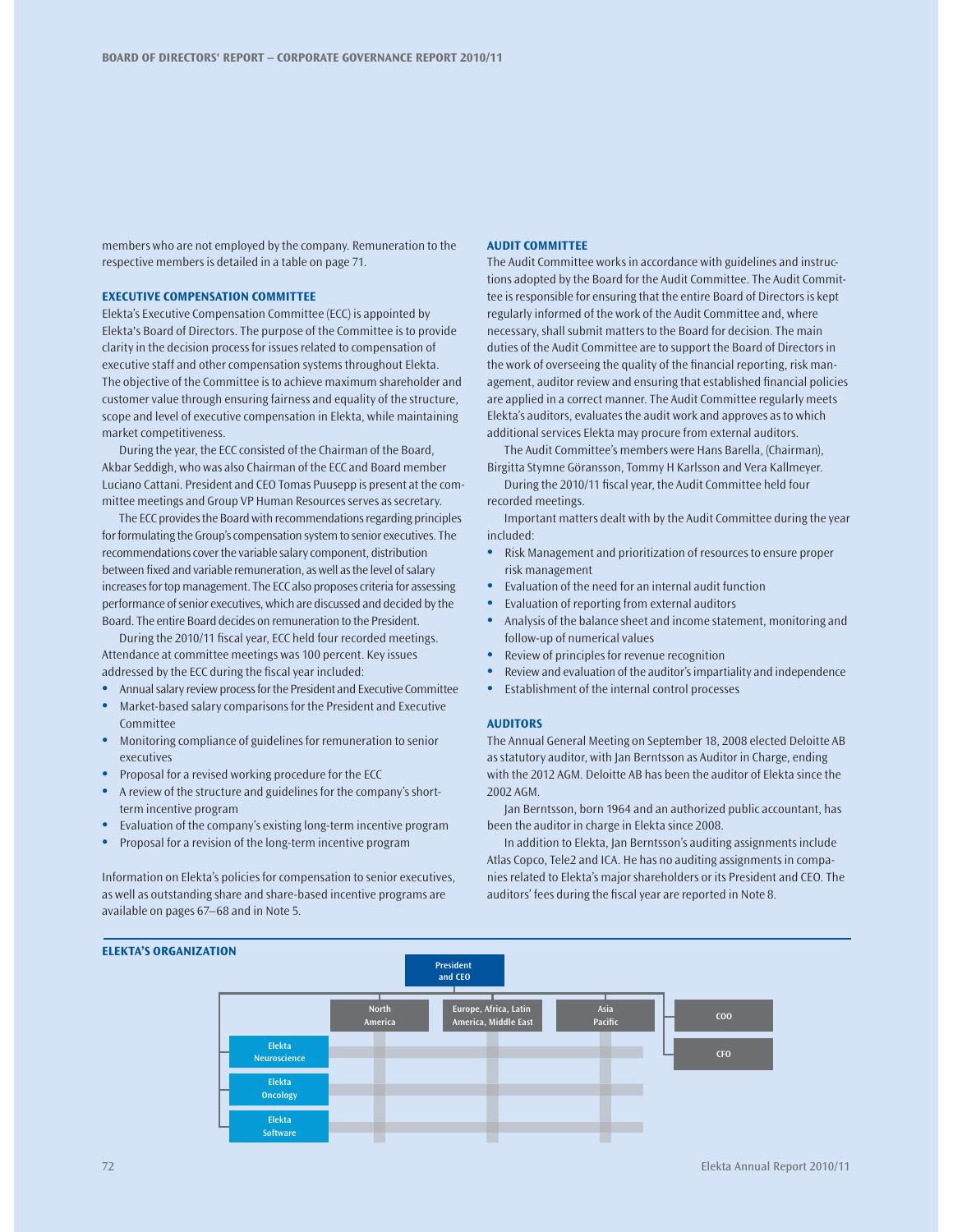## Executive committee



## **TOMAS PUUSEPP**

Born: 1955 President and CEO Employed since 1988 Holdings: 150,000 B-shares, 41,593 employee options



#### **OLOF SANDÉN**

Born: 1962 Executive Vice President, Region Europe, Africa, Latin America, Middle East Employed 1993–1995 and since 2002

Holdings: 8,639 B-shares, 89,432 employee options



## **IAN ALEXANDER**

Born: 1958

Executive Vice President, Region Asia Pacific

Employed since 2008

Holdings: 17,765 employee options



#### **JAMES P HOEY**

Born: 1955

Executive Vice President, Region North America

Employed since 2005 (Founded IMPAC 1990)

Holdings: 1,500 B-shares, 89,432 employee options



#### **ÅSA HEDIN**

Born: 1962 Executive Vice President, Elekta Neuroscience Employed 1994–2000 and since 2007 Holdings: 327 B-shares, 74,432 employee options



#### **JOHAN SEDIHN**

Born: 1965 Executive Vice President, Elekta Oncology Employed since 1993 Holdings: 19,753 B-shares, 89,432 employee options



## **TODD POWELL**

Born: 1965 Executive Vice President, Elekta Software Employed since 2005 (Employed at IMPAC since 1992) Holdings: 3,239 B-shares, 27,773 employee options



**HÅKAN BERGSTRÖM**

Born: 1956 CFO Employed since 2001 Holdings: 35,013 B-shares, 69,432 employee options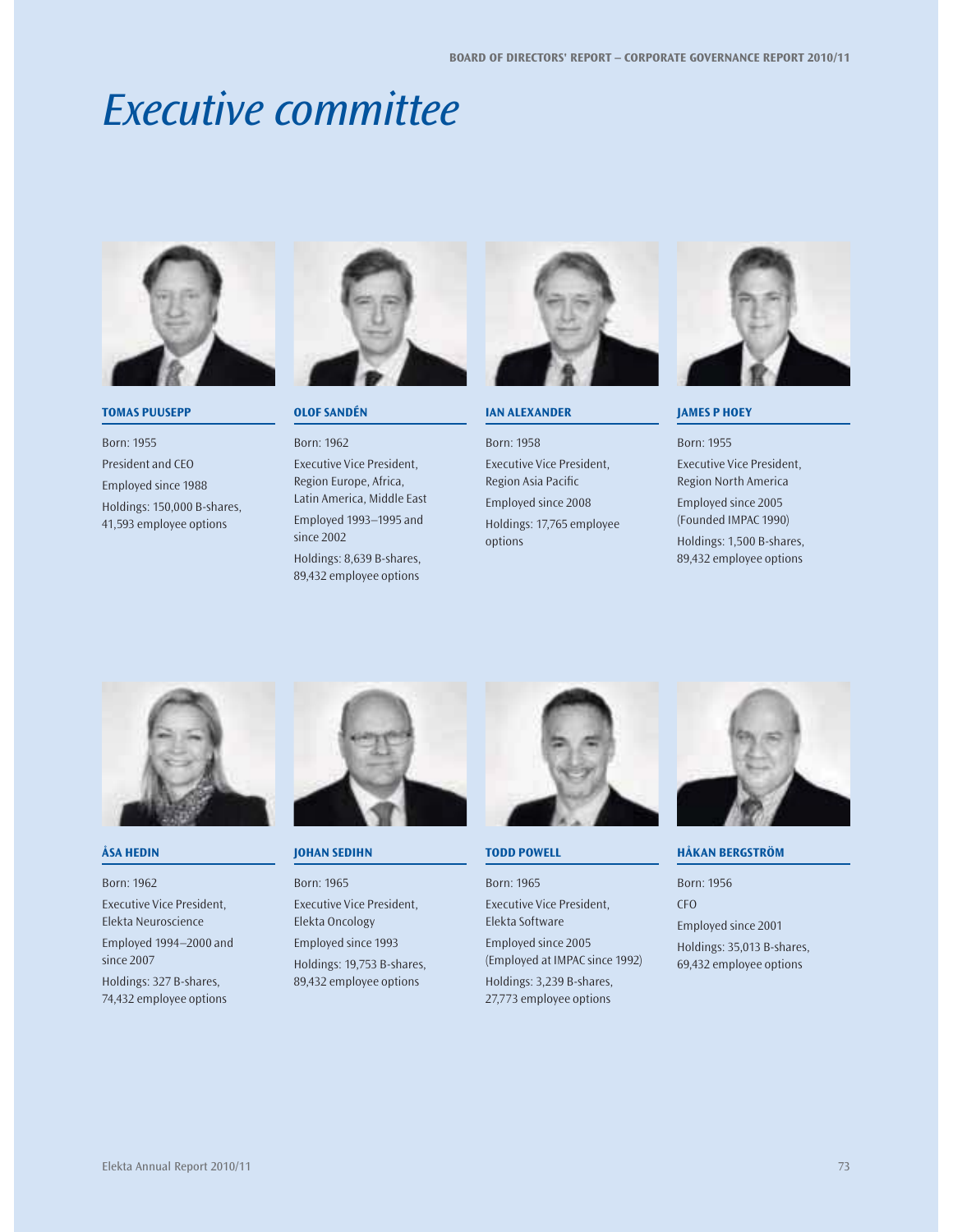#### **PRESIDENT AND CEO**

The President and CEO is appointed by the Board of Directors and shall oversee the operational management of the company in accordance with the guidelines and directions stated in law, the Articles of Association and the internal operating instructions. Operational management includes all measures that are not, considering the scope and nature of the company's operations, of an unusual nature or of major significance, or are explicitly defined as being the responsibility of the Board of Directors.

Tomas Puusepp has served as President and CEO of Elekta since May 1, 2005. He was born in 1955 and has a total of 29 years of management experience in the international medical technology market. Following studies in engineering and physics and management training at IMD in Lausanne, Switzerland, Tomas Puusepp held various positions at the Research Institute for Nuclear Physics, Scanditronix and Ericsson before being recruited by Elekta in 1988. Since then, Tomas Puusepp has held various management positions within the Company, including head of Elekta's neurosurgery operations, President of Elekta's subsidiary in North America and global head of Elekta's sales, marketing and service operations. Tomas Puusepp is a member of the Board of Bactiguard AB, but has no further significant assignments outside Elekta. He has no shareholdings or ownership interests in companies with significant business relations with Elekta. Tomas Puusepp's share and option holdings in Elekta are stated in the Executive Committee presentation on page 73.

#### **EXECUTIVE COMMITTEE**

Elekta's Executive Committee consists of the President and CEO, the Chief Financial Officer, the managers of three business areas and the three regions – a total of eight members. The President and CEO oversees the work of the Executive Committee and makes decisions after consulting with the members. Executive Committee meetings are held one or two days each month and are often held in conjunction with visits to the Group's various units. Details regarding remuneration for the President and CEO and Executive Committee are provided in Note 5.

#### **FINANCIAL REPORTING AND INFORMATION**

Elekta provides the market with continuous information regarding the Company's development and financial position in accordance with the guidelines specified in the Board's financial information policy. Information is published regularly in the form of:

- Interim reports
- **t** Annual report
- **t** Press releases on news and events that may significantly affect the company's valuation and future prospects. As a general rule, orders with an order value exceeding USD 10 M shall be considered for disclosure through publication of a press release.
- **t** Presentations and telephone conferences for financial analysts, investors and the media
- **t** Capital markets days arranged by the company at one of its major units or in conjunction with major scientific conferences where Elekta is present
- **t** Elekta's website, www.elekta.com, where the above information is made available

Elekta applies a silent period prior to each quarterly report, during which the Company does not hold investing presentations or conduct meetings with investors and analysts, either in person or over the telephone. The length of this silent period is to be determined by the President and CEO. It should not be shorter than 14 days.

#### **RISK MANAGEMENT AND INTERNAL CONTROL**

During the year, Elekta continued to implement a more systematic method for risk management and internal control, Elekta's Risk Management and Internal Control Process, see figure on page 75. The new method is developed from already established work procedures for identifying and handling risks, signifying that risk management and internal control are a part of the strategy and management processes. The method focuses on strategic risks, operating risks, risks in connection with compliance with laws and regulations, as well as risks in connection with financial reporting. The objective is to be able to guarantee, with reasonable certainty, that Elekta's long-term and short-term goals are achieved. The aim of risk management and internal control in connection with financial reporting is to assure the reliability of the external financial reporting in terms of interim reports and annual reports, and to ensure that the external financial reporting is prepared in accordance with laws, applicable accounting standards and other requirements on listed companies.

#### **Internal environment**

The internal environment is the foundation for internal control. It establishes the culture in which Elekta operates and defines standards and guidelines for corporate behavior. The internal environment embraces Elekta's mission, vision and values as guiding principles and is described in more detail in documented policies, procedures, processes and work instructions that are communicated throughout the organization.

The Elekta Code of Conduct serves as an overall policy to ensure that all employees understand and act in accordance with corporate responsibility regarding business ethics and behavior in the areas of social, environmental and economic issues. Other policies, procedures, processes and work instructions describe Elekta's business operations, e g management processes, the central business processes (Time to Market, Time to Customer and Installed Base Management), as well as support processes such as purchases, customer feedback, IT and HR. Policies, procedures, processes and work instructions pertaining to financial reporting, including policies and instructions for authorization, policies for accounting and reporting, as well as a financial policy, are also included in the Financial Guide.

As a medical device company, Elekta operates according to requirements and standards established by supervisory and regulatory authorities. These requirements and standards are implemented and maintained through quality management systems, which include policies, procedures, processes and work instructions.

The organizational structure is transparent with defined roles, authorities and responsibilities documented in working instructions and job descriptions on all levels in the company, from the Board of Directors to all employees. The Board has prepared work regulations for the Board, audit committee, remuneration committee, President and CEO,